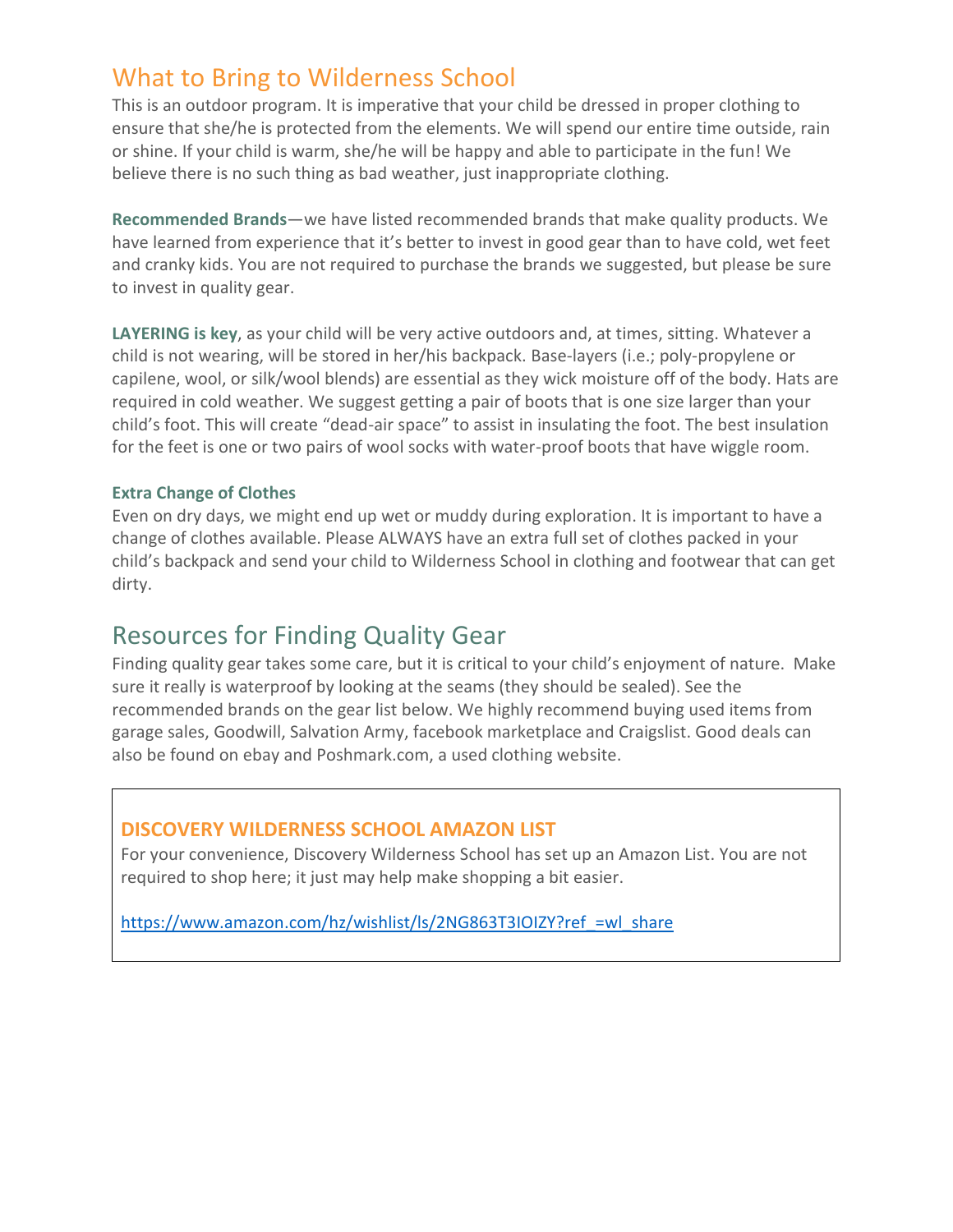

## **DISCOVERY WILDERNESS SCHOOL REQUIRED GEAR LIST**

| <b>Picture</b> | Item                                                                                                                                                                              | <b>Recommended Brands</b>                                                                                                                     |
|----------------|-----------------------------------------------------------------------------------------------------------------------------------------------------------------------------------|-----------------------------------------------------------------------------------------------------------------------------------------------|
|                | rain coat and rain pants<br>OR a one-piece rain suit                                                                                                                              | Oakiwear, LL Bean, Polarn O.<br>Pyret, Grundens.                                                                                              |
|                | Base-Layer: long underwear bottoms<br>and top (wool, wool/silk or synthetic)                                                                                                      | Merino, kozi kidz, smartwool,<br>ella's wool                                                                                                  |
|                | Wool sweater or fleece top,<br>warm wool or fleece pants                                                                                                                          | Ella's Wool, merino, smartwool                                                                                                                |
|                | Play clothes that you don't mind<br>getting dirty in warm weather.<br>Long sleeves and lightweight pants or<br>leggings protect legs from scratches,<br>bug bites and poison ivy. | Garage sales and thrift stores!                                                                                                               |
|                | Snow pants and winter jacket                                                                                                                                                      | Columbia, gusti, chlorophylle,<br>Northface, LL Bean grow with<br>me jackets (seam can be cut to<br>lengthen 1.5 inches for growth<br>spurts) |
|                | 2 or more pairs of wool socks (or<br>wool/silk blend)                                                                                                                             | Morino, icebreaker, smartwool,<br>Ella's Wool                                                                                                 |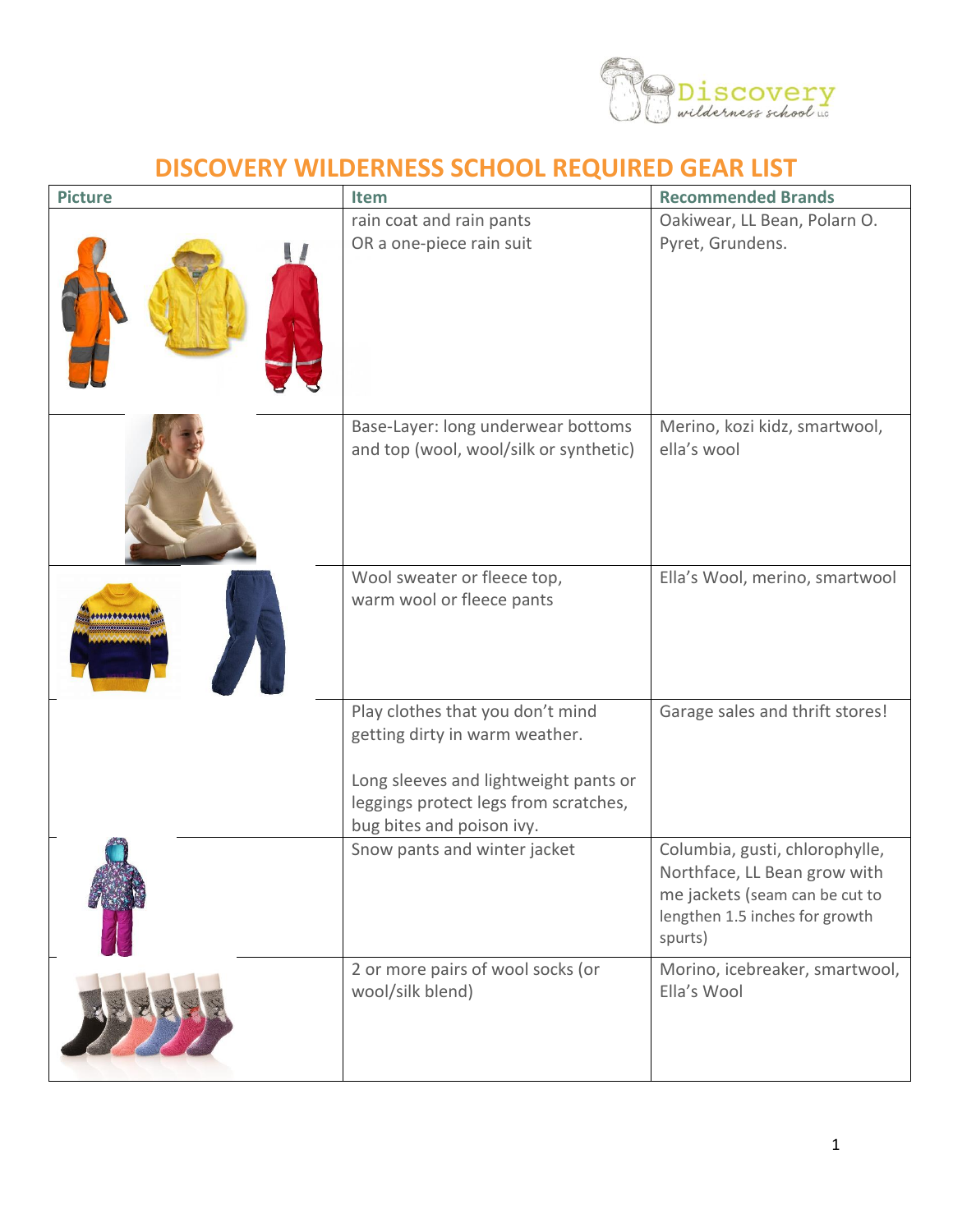

|                                  | Rain boots AND snow boots<br>OR insulated rainboots (rated for cold<br>weather), recommended one size<br>larger to accommodate for 2 layers of<br>socks and extra room for air<br>insulation.<br>Mud/water ready shoes for warmer | Bogs, Muk, kamik, croc, natives<br>Natives, keens                                    |
|----------------------------------|-----------------------------------------------------------------------------------------------------------------------------------------------------------------------------------------------------------------------------------|--------------------------------------------------------------------------------------|
|                                  | weather (closed toe, and closed heal)                                                                                                                                                                                             |                                                                                      |
|                                  | Wool or fleece hat that covers ears<br>plus neck warmer (no scarves please)<br>or balaclava                                                                                                                                       | Morino, icebreaker, smartwool,<br>Ella's Wool                                        |
|                                  | 2 pairs of mittens or gloves<br>(waterproof shell plus wool mittens<br>work well)                                                                                                                                                 | Kombi, head mittens, Gordini<br>mittens, abeko brand<br>Polarn O. Pyret sells a rain |
|                                  | Extra long elbow-length mittens also<br>work great.                                                                                                                                                                               | mitten which when paired with<br>a woolen mitten is perfect for<br>our climate.      |
|                                  | Full size backpack that fits your child<br>well- needs to have space for extra<br>set of clothes, wet gear, and<br>lunch/water bottle                                                                                             | LL Bean                                                                              |
| <b>AMELBA</b><br><b>AMELBAK-</b> | Lunchbox, Child-sized water bottle,<br>and reusable containers/bags for<br>lunches and snacks-we strive to be a<br>zero-waste school, so please send<br>food items in reusable containers.                                        |                                                                                      |
| kidswy                           | Clothing Label Stickers with your<br>family's last name. We will do our<br>best to return all items with names<br>labeled.                                                                                                        |                                                                                      |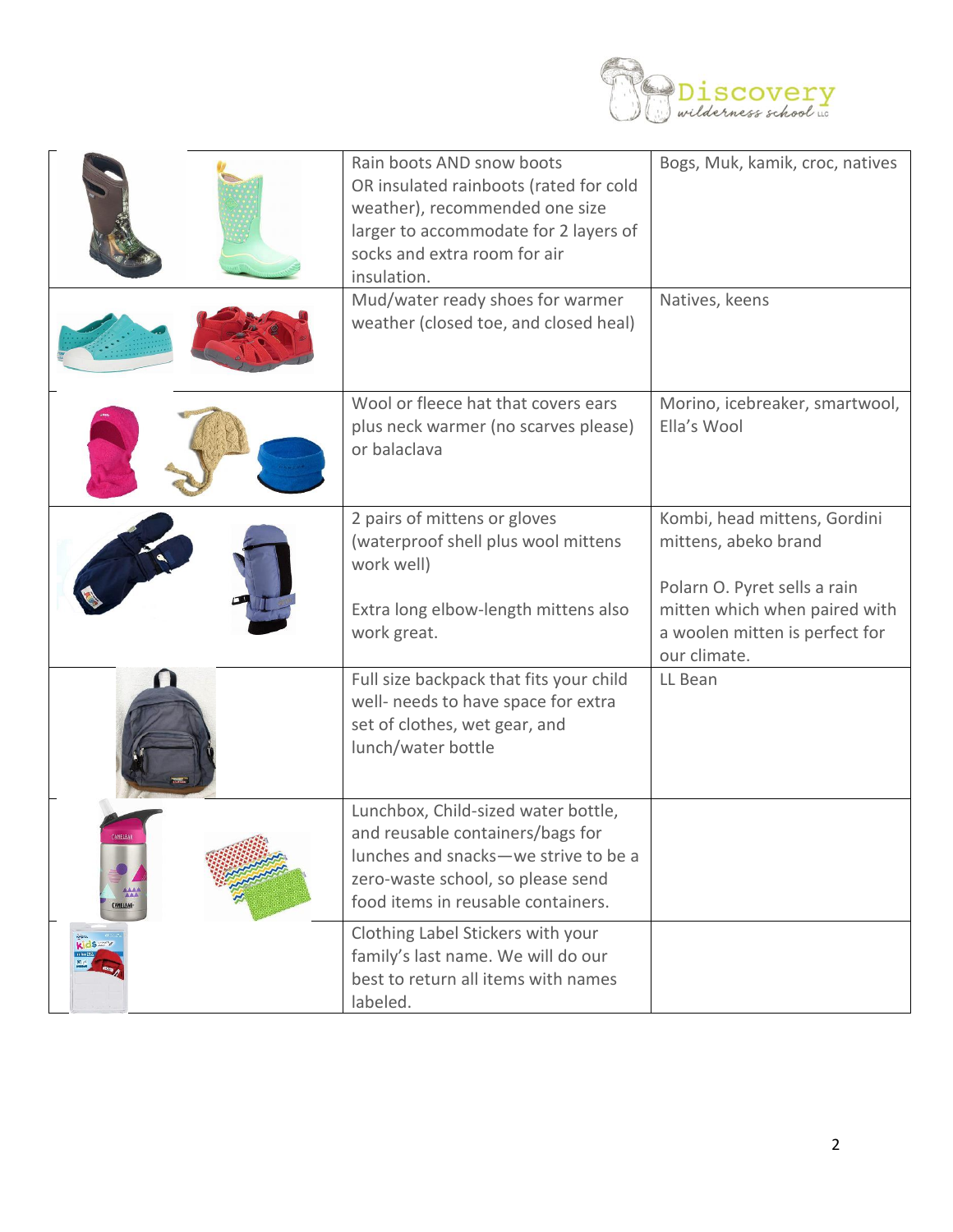

# What to Wear Gear List

### Please be sure to label all clothes and gear with your family name!

# If the "feels like" temperature is…

## less than 30° please wear

- sunscreen applied if necessary
- base layer: wool, wool/silk or polyester
- bulk layer: warm pants, sweater
- waterproof layer: winter coat, snow pants
- wool socks
- snow boots (insulated)
- warm hat that covers ears well
- gloves or mittens (waterproof/resistant)

Please pack extra…

- wool socks
- gloves or mittens (waterproof/resistant)
- warm hat

# $\text{Above } 50$   $^{\circ}$  please wear

- sunscreen and bug spray already applied
- layers
- long pants and sleeves to protect from bugs and plant scratches
- rain coat and pants / rain suit
- rain boots or mud-ready shoes (closedtoe, closed heal)
- sun hat (whatever kind your child likes)

## 30-50° please wear

- sunscreen and bug spray already applied
- warm under-layers
- regular clothes
- winter coat (waterproof/resistant)
- snow pants OR rain pants with a warm layer underneath
- snow boots OR rain boots with extra pair of warm socks
- warm hat
- gloves or mittens (waterproof/resistant)

Please pack extra…

- warm socks
- gloves or mittens (waterproof/resistant)
- warm hat

## In backpacks each week

- water bottle
- snack and lunch (if here for the full day)
- extra complete set of clothes seasonally appropriate
- wet bag/plastic bag for wet gear

\*Personal toys should be left at home or in the car. Such items are often lost and present a problem for the children.